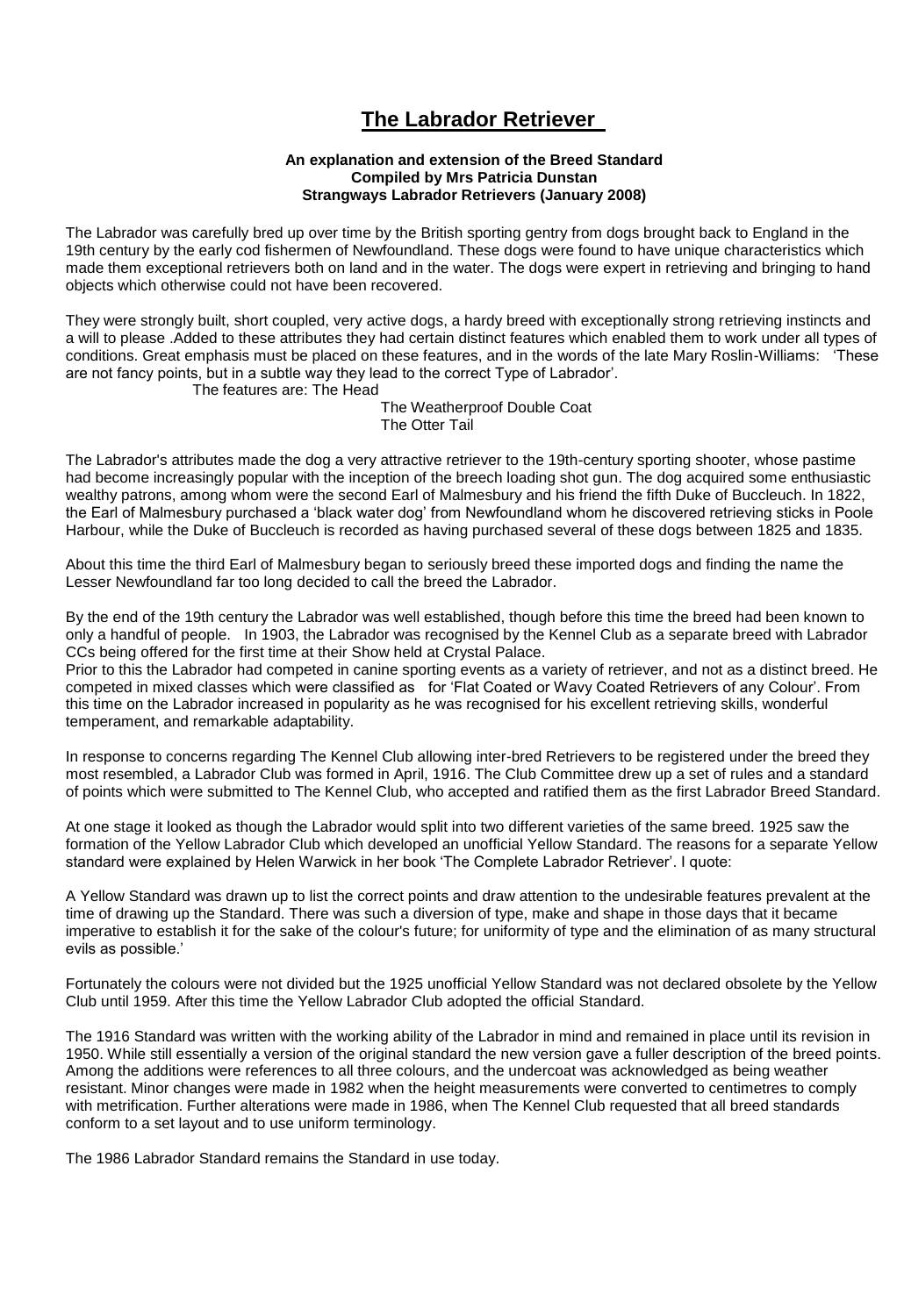### **The Labrador Breed Standard**

#### **General Appearance**

bone or be of whippety bone structure of the Labrador. tasks.

#### **Characteristics**

perhaps the Labrador's *Parts of the Labrador.* **Conserverse and properties asset, and propertiest asset, and greatest asset, and greatest asset, and greatest asset, and greatest asset, and greatest asset, and greatest a** is as important as his three most in the most of the most of the most of the most of the most of the most of the most of the most of the most of the most of the most of the most of the most of the most of the most of the m





distinguishing physical features. His disposition is friendly to man and dog, kindly, out going, biddable and intelligent, and with an exceptional willingness to please and a highly developed retrieving instinct. When judging it must always be remembered that any aggressive behaviour towards humans or animals, or shyness in adult dogs should be severely penalised as this behaviour is not typical of the breed.

His "excellent nose" refers to his highly developed sense of smell, invaluable in seeking fallen game. His mouth should be soft so that he will not injure the game he retrieves. However, neither of these characteristics or his love of water can be assessed while judging.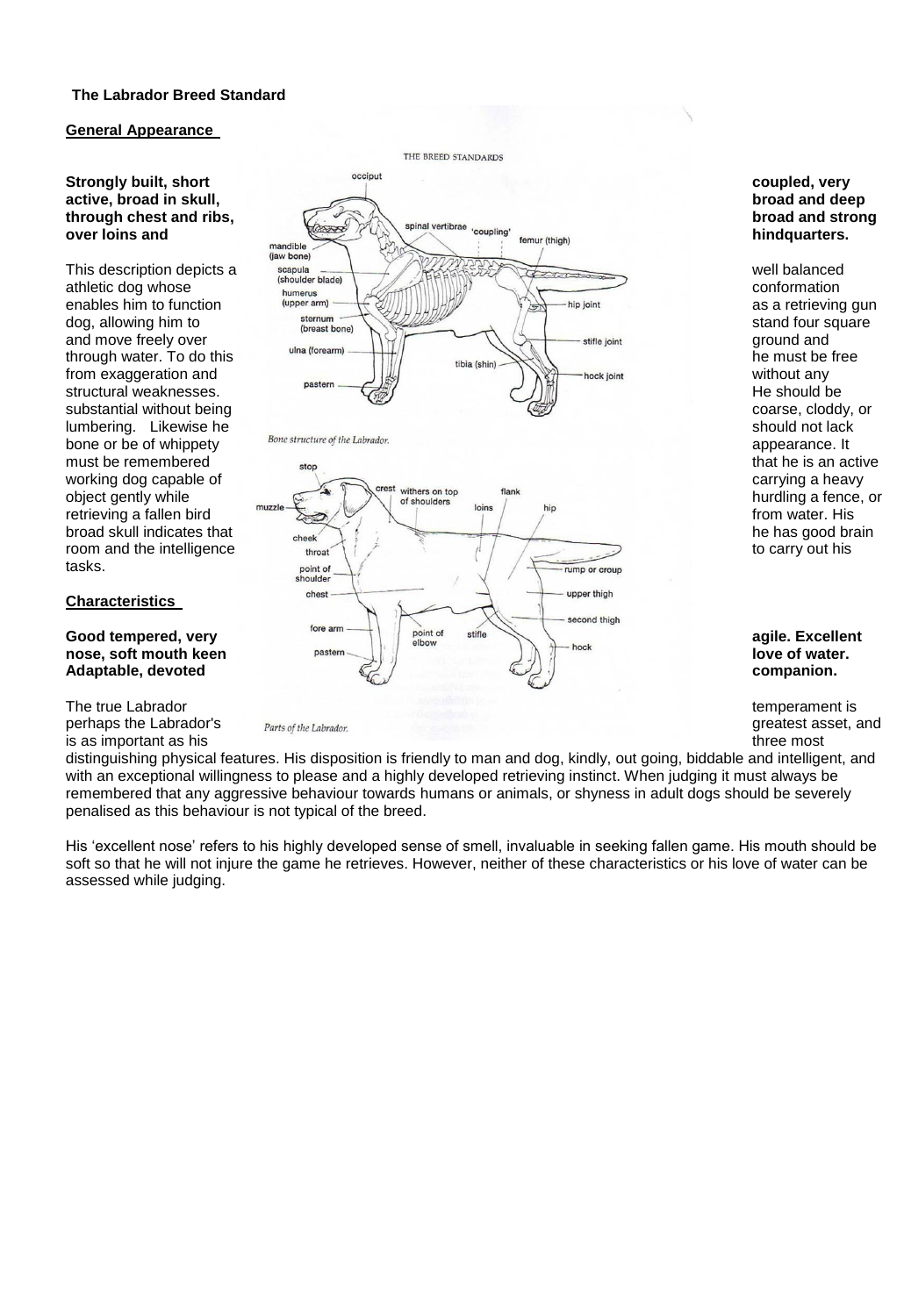

mpanion

and Customs doArmy dog and much loved family pet. All these ro an

 **Broad with a defined stop. Clean cu**

### **Te**

### **Intelligent, keen a**

**un**

 This is largely dealt with in the previous paragraph, and while the Standard covers the pe al

### **The Head a**

### **N**

 In analysing the head it should be remembered that the Standard was drawn up by people who used the Labradas a working dog. They required a head that could retrieve game without damage both on land an an

 The head is one of the three defining features of the breed and a good head completes the picture of a typical Labrador. The head should be in balance with the overall dog, never gross and over done, or fine and snipy. On looking directly at the head one should get an impression of kindness, gentleness, intelligence and quality, whilthe gender of the dog should be immediately recognisable. A bitch's head should be feminine bu w

 The Skull should be broad but without exaggeration, allowing for ample brain room. There should be a distinct stop, and the cheeks should be clean cut, flat and never fleshy. The medium length powerful muzzle, wdog's retrieving instrument, should be neither long and narrow, or short and stubby, but have a squareappearance. The straight nose bone finishes in a wide nose with well developed nostrils designed for excellent scenting capacity. Regarding the colour of the nose it is usually black in blacks and yellows, and brown/liver in chocolates. While it may fade during winter this is not serious. However a pink nose devoid of pigment (known as Dudley's Pink) and poor pigment around the eyes, detracts from the overall expression ofhead and should be penalised. A liver nose and liver pigment is sometimes present on Yellows. This merely indicates that the yellow dog in question carries the chocol

planes of the skull and nose bone should be parallel. The Lips are well padded o s



### **The Eyes**

may be damaged while working in cover. The colour is brown or hazel. Eyes that are too dark or too light are not desirable as they give a harsh expression which is not typical.

### **The Ears**

**Not too large or heavy, hanging close to the head and set rather far back.**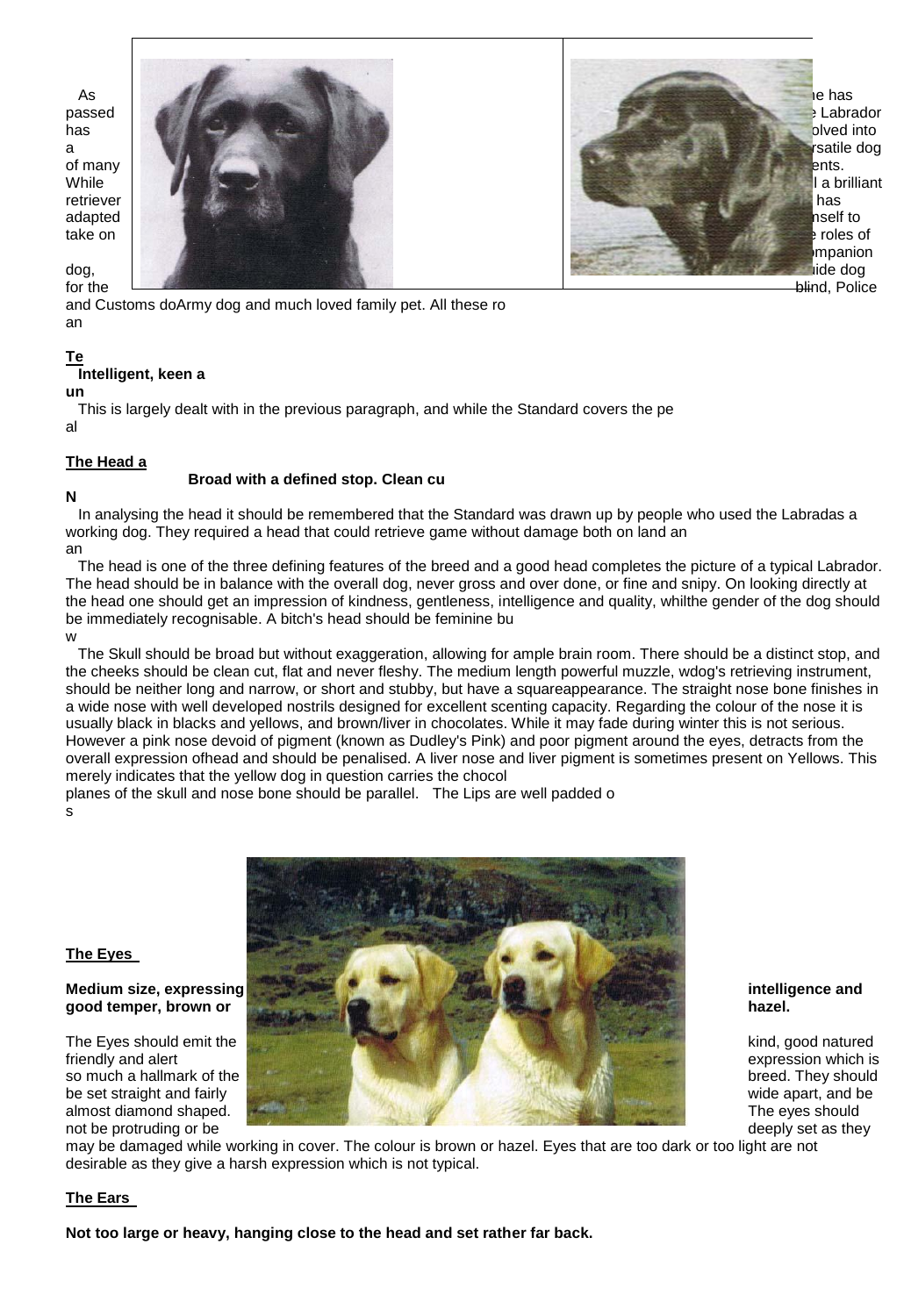A medium sized ear correctly set with a flap of medium thickness gives protection to the ear and balance to the head. The ear should hang moderately close to the head, be set rather far back, and somewhat low on the skull. The shape is triangular. Heavy ears set too low give a houndy look, while small high set ears give a terrier look. Both these types of ears are undesirable and give a foreign expression to the head.

#### **The Mouth**

#### **Jaws and teeth strong with a perfect regular and complete scissor bite, ie, Upper teeth closely overlapping lower teeth and set square to the jaws.**

The strong jaws with strong regular teeth and scissor bite, enable the Labrador to hold retrieved objects safely, easily, and without damage. Full dentition is desirable.

#### **The Neck**

#### **Clean, strong, powerful, set well into the shoulders.**

The neck should be of a proper length to allow the dog to retrieve easily. It should be muscular, free from throatiness and should have a moderate arch. It should flow freely into a long sloping well laid shoulder. Both a 'ewe' neck and a short thick neck are incorrect.

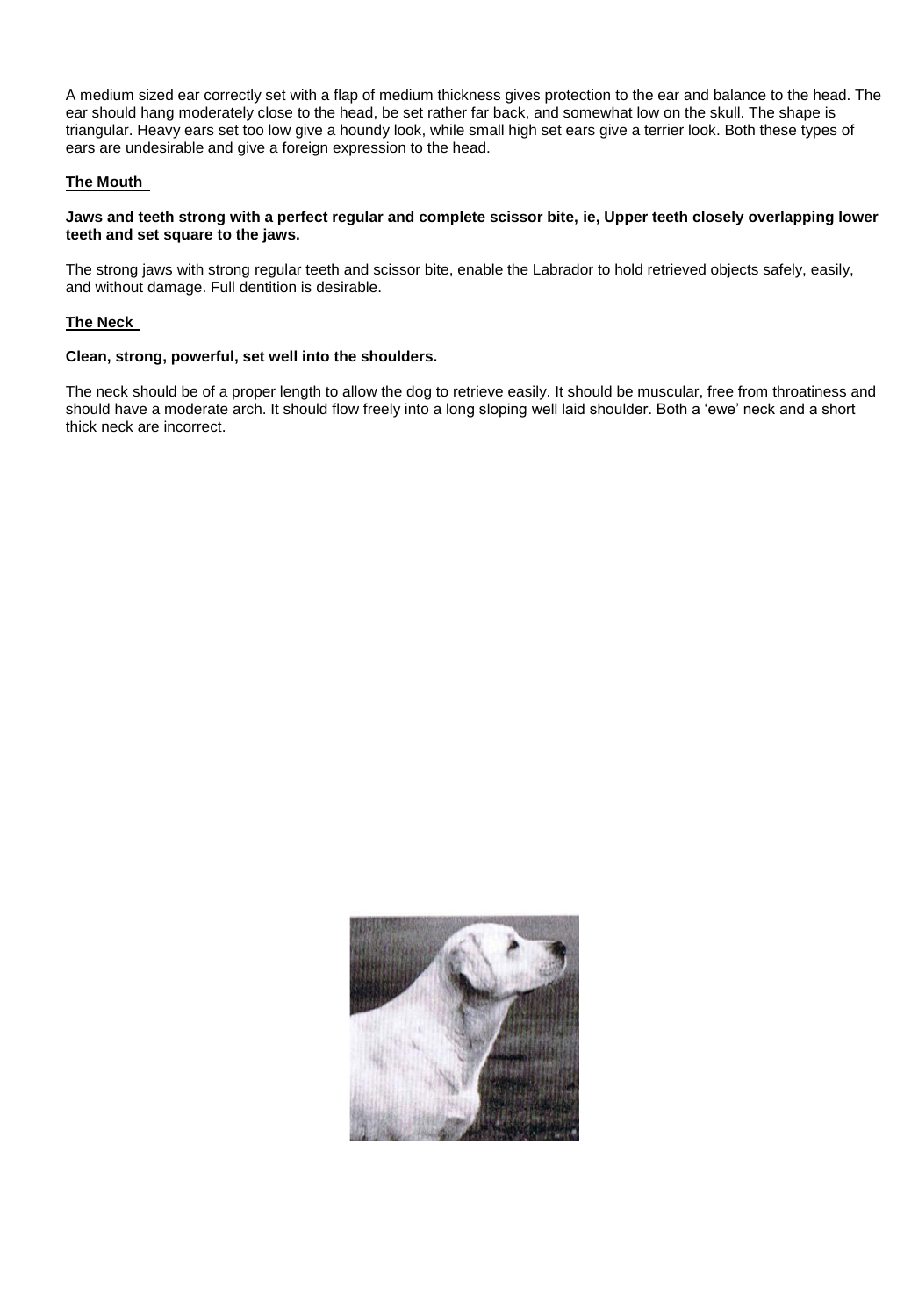#### **The Forequarters**

well boned and straight **side.**

The set of neck into long *Correct. Correct. Incorrect: Too straight Incorrect: Good lay, but* sloping shoulders is extremely important for the and upright. *Incorrect: Good lay, but* sloping shoulders is *and uprigh* extremely important for the

movement and are

gives a very accurate picture boned individuals are not typical of the breed.



carry. The upper arm should not be too short, while the angle formed between the scapular and upper arm should be about 90 degrees. The correct angulation gives



Viewed from the side, the elbows should be directly under the withers, and the front legs should be perpendicular to the ground and well under the body. The elbows should be close to the ribs without looseness. Tied in elbows or being "out at elbow" interfere with free movement and are serious faults. Pasterns should be strong and short and should slope slightly from the perpendicular line of the leg.'

**The Body** 

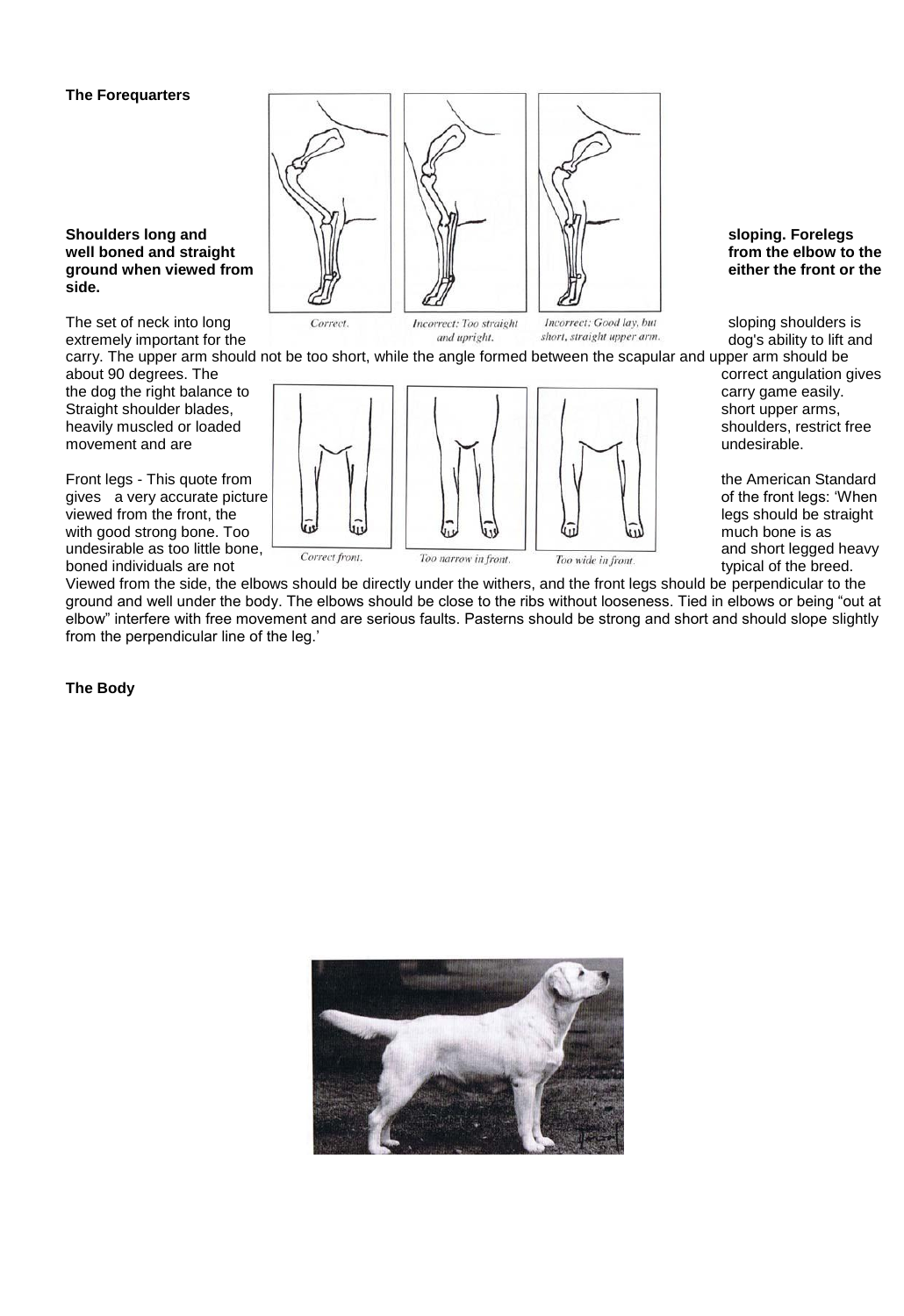### **Chest of good width and depth, with well sprung barrel ribs. Level top line. Loins wide, short coupled and strong.**

The chest and well sprung ribs provide heart and lung room to support the dogs active work. The chest should be of good width, not too wide and not too narrow. If the shoulders are loaded and the chest too wide, the dog will have difficulty swimming and galloping. Regarding depth of chest, the sternum, or keel, should reach to the level of the elbow. There should be a visible but not over developed fore chest, or prosternum. The point of the keel should be able to be felt on examination A correct prosternum usually indicates the correct lay of shoulder, upper arm, and spring of rib. The legs from the elbow to the ground should not be less than the height of the withers to the elbow.

The barrel shaped ribs should be well sprung, wide and deep with little space between the last rib and the loin. Viewed from the front the ribs curve out from the spine before extending down to meet the sternum. Slab sided dogs with long flat rib cages are not typical of the breed. The withers should show some slight slope but from that point the back should be level with the tail preferably coming straight off the back.

The wide loins are short coupled and strongly muscled. They should be slightly waisted. A simple guide to the length of the loin is roughly the width of three to four fingers.

The underline should be without exaggerated tuck-up.

#### **Hindquarters**

# tail, well turned stifles. **undesirable.**

them.



pushing the ground correct: well-bent stifles, and lncorrect: Rather straight in away behind well let down hocks.



Correct rear.



stifle and hock.



Incorrect: Cow-hocked.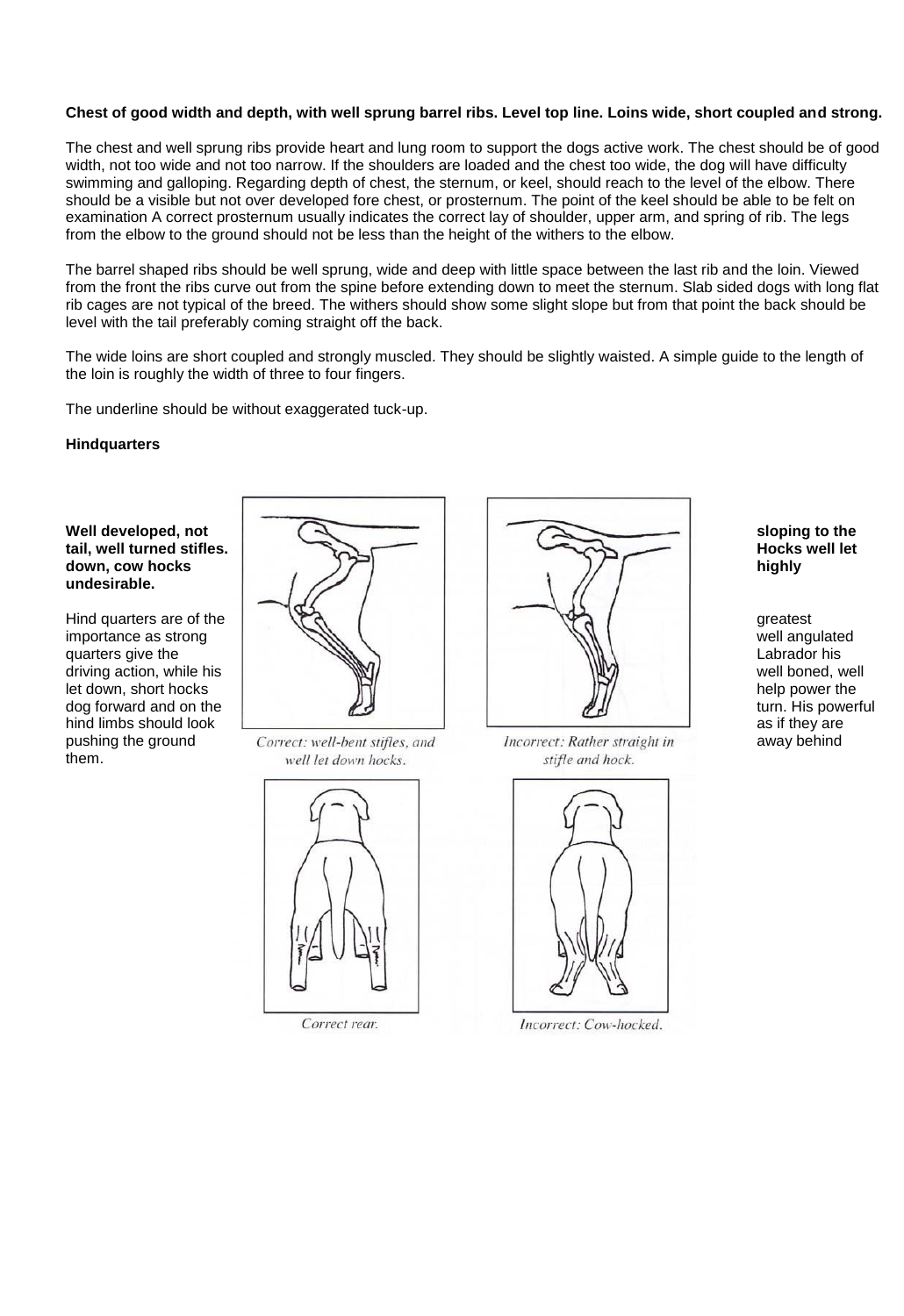The hind quarters should be broad, strong, and generous with strong muscles, thighs and hams. The second thighs should be well developed, the hams of good width, and the stifles well bent but not exaggerated. When viewed from the rear the hind legs should be straight and parallel. When viewed from the side the angulation of the rear legs should be in balance with the front.

The croup should not slope down to the tail, but should continue the level back-line right into the tail set. A sloping top line is not typical of the breed.

Cow hocks along with straight hocks (straight hocks usually accompany straight stifles) reduce the dogs forward thrust and should be penalised when judging.



hare feet are incorrect, as are very tight cat feet with the bone going right down to the foot. The size of the feet should be in balance with the dog, neither too large and clumsy, nor too small and neat.

'Cat' feet round and compact, with toes with loes<br>well arched<br>and thick pads.



Incorrect: 'Hare' feet.



Incorrect: Flat feet.

Incorrect: Splayed feet.

**Feet**

**pads.**

like pads, coming off slightly sloping pasterns. Long thin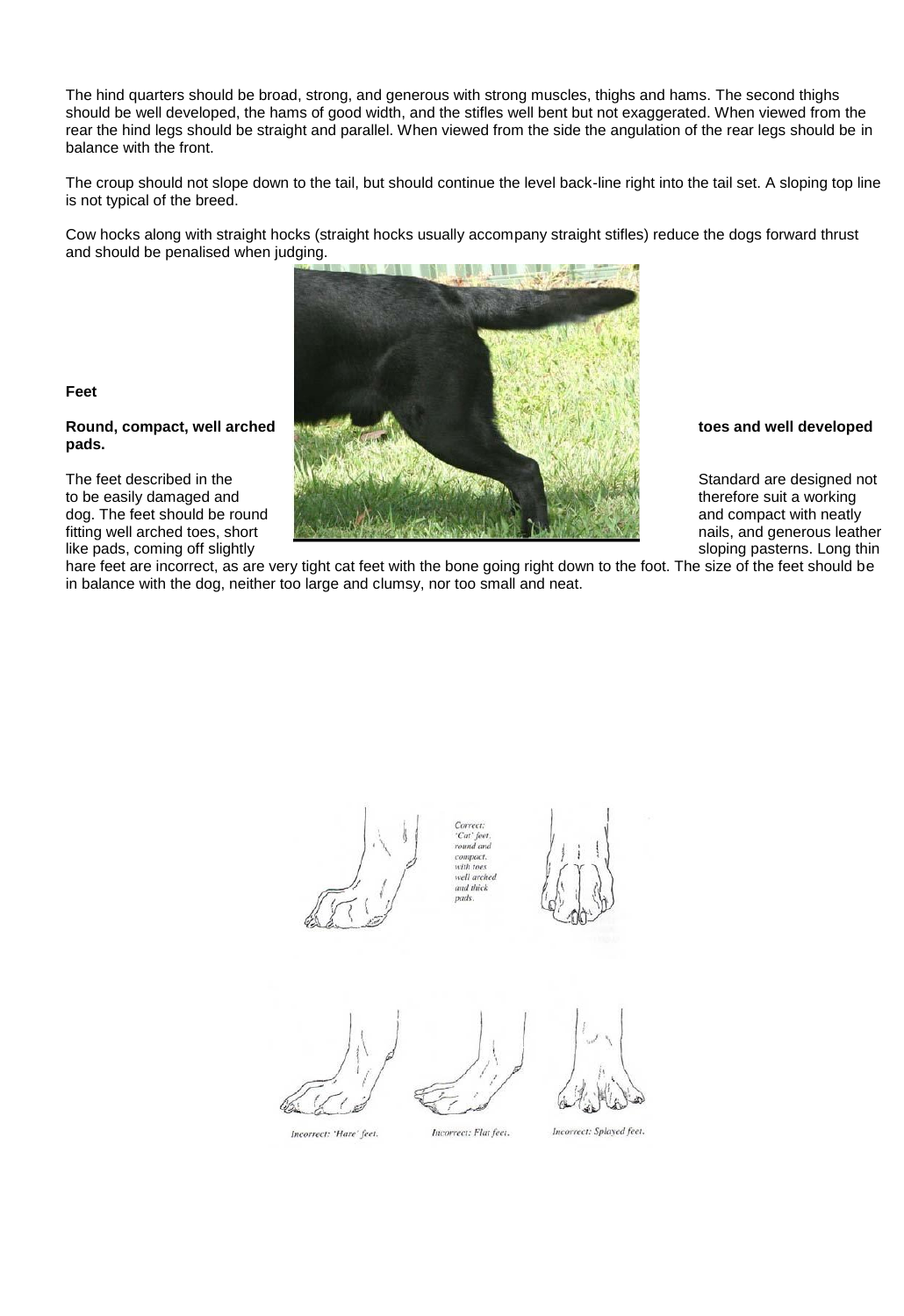**Tail**

**over the back.**

tapering to the tip, and rounded appearance



should come together to form a herring bone pattern.

The set of the tail is most important with the tail continuing the line of the back bone. Ideally the tail should follow the top line in motion or in repose, however the standard permits the tail to be carried above the level of the top line but never curled over the back. If the dog raises or lowers his tail, the set should remain the same. The set should never be low coming off a sloping croup. The tail should complete the balance of the Labrador by giving the dog a flowing line from the top of the head to the tip of the tail. It also helps indicate his happy outgoing nature. A medium length tail reaching to the hock gives a balanced look, while tails that are too long, too thin or too short are not typical and are undesirable. Likewise a tail resembling a thick fox's brush lacks typicality. To sum up the "Otter Tail", I quote the late Mary Roslin- Williams: "A dog with a really typical tail is nearly always a really typical Labrador right through, and oddly enough, usually has the right character."

#### **Gait and Movement**

#### **Free, covering adequate ground, straight and true front and rear.**

The movement of the Labrador is most important. It should be free and effortless, and if the dog is constructed correctly he will move correctly. He is a working dog and as such should gait at a pace which will enable him to work all day. When assessing Labrador movement in the show ring he should trot at a STEADY pace, not fly around the ring.

The dog should move truly both coming and going. When coming towards you only the front legs reaching well out and moving parallel with the sides should be visible. You should not see a dog that is out at elbow or one that is toeing in, neither should you see a paddling or weaving action.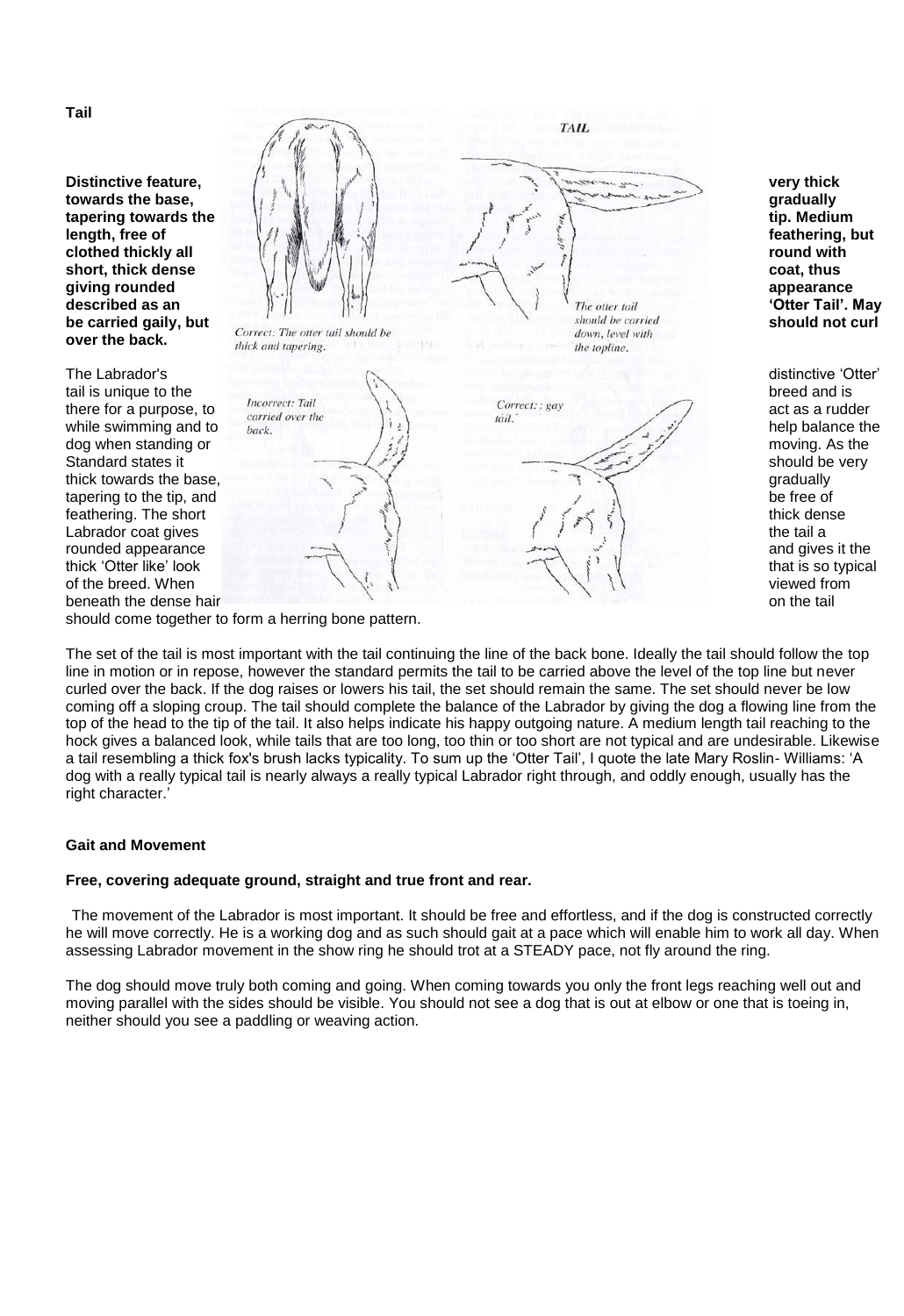When viewed from the side the shoulders should move freely and easily, with the fore legs reaching forward close to the



front legs reaching well out.

ground with good extension. A short choppy action here would indicate a straight shoulder, while a paddling action would indicate long weak pasterns. These two actions should be penalised.

Observing the movement from the rear you should see a dog driving strongly and powerfully away propelled by well muscled hind quarters, with hocks flexing well and pushing the dog forward. Turned in or "cow hocks" will cause serious loss of propulsion, as will turned out or "Sickle Hocks". These faults should be penalised.

To sum up, the Labrador should move steadily, covering the ground with minium effort. Driving from behind with

He should have a good reach of stride and be straight and **MOVEMENT** Incorrect: The stride is too short. Incorrect: Moving too<br>close behind and brushing. Incorrect: Cow-hocked. Incorrect: Moving out at elbows. Incorrect: Toeing out at front.

true front and rear.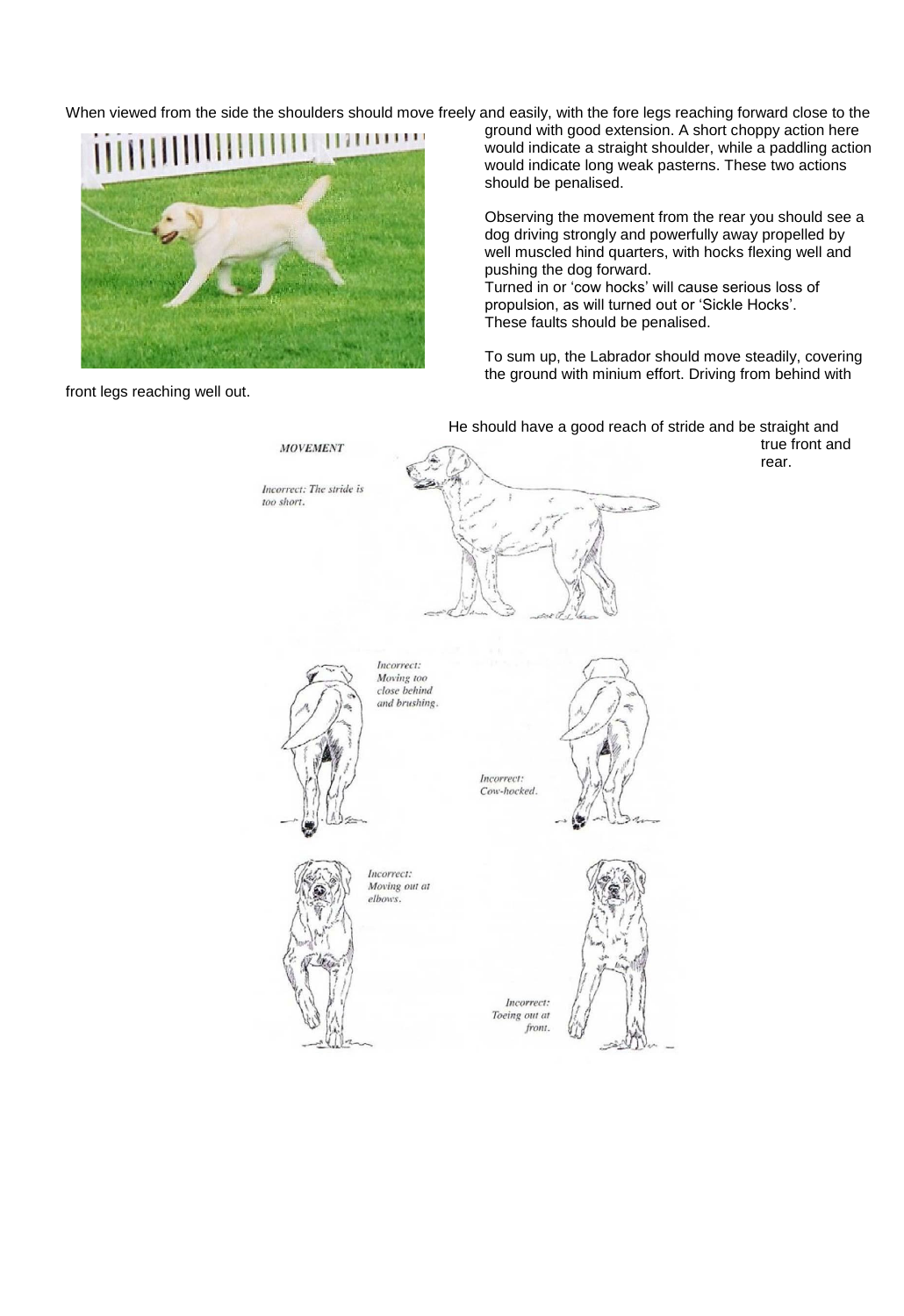#### **Coat**

#### **Distinctive feature, short dense without wave or feathering. Giving a fairly hard feel to touch, weather resistant undercoat.**

Great stress is to be laid on the correct coat as it is one of the three features that denote true Labrador type. The short, straight, dense double coat gives a weather resistant waterproof jacket, and is a necessity of life for dogs working in dense cover or freezing cold water. It should give a fairly hard feel to the hand and have a water and weatherproof undercoat. When correct the coat will give a nice rounded appearance that is so typical of the Labrador.

The under coat is generally lighter than the top coat and can vary in colour from dull charcoal through to all shades of mouse, to grey in liver coloured dogs, and pale yellow or cream in yellows It does not show through the top coat but usually gives a matt finish.

While the Standard states the coat should be without wave or feathering a slight wave down the back is permissible, and often accompanies a really good coat. This wave should not be penalised. A dog in full coat will carry a moderate amount of breeching [not feathering] which will nicely round off his rear.

A coat that is open and soft to the touch will lack the necessary waterproof qualities required for warmth and protection, as will single coats which are shiny, thin, open, and lack the required dense undercoat. Both these types of coat should be penalized as they lack one of the breed"s foremost features. When judging, dogs out of coat should incur a penalty for the above reason.

In assessing the coat the correct way to check for undercoat on a Labrador is to run the fingers against the lay of the hair high up on the side of the rib cage and along the loin. If the dog has the correct undercoat this will leave a trace or line. It is important to remember that the undercoat is NOT FOUND along the spine or at the base of the tail.

#### **Colour**

#### **Wholly black, yellow or liver/chocolate. Yellows range from light cream to red fox. Small white spot on the chest permissible.**

Note that only solid colours are permitted though a small white spot on the chest is allowed.

Blacks when in full coat must be really black though when changing coat some may go rather rusty. Some blacks and chocolates will have white hairs on pads and heels. These are referred to as "Bolo Pads" as they were present on the famous Dual Ch. Banchory Bolo, and should not be penalised.

Yellows can vary from pale yellow to fox red with any of these shades being officially referred to as yellow. Most yellows are shaded in colour on the ears and coat.

Chocolates can vary in shade from milk chocolate to dark chocolate, both shades are acceptable.